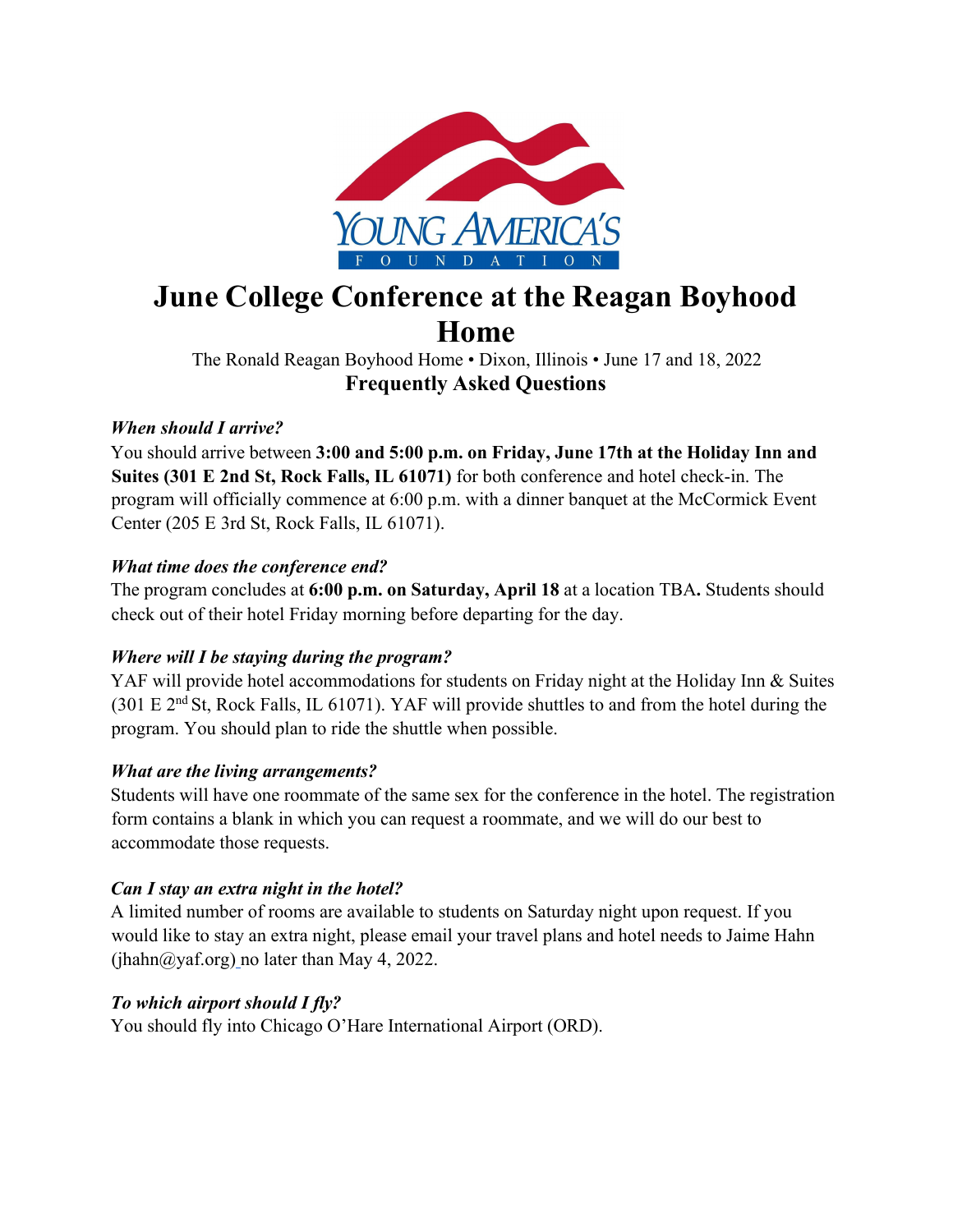## *How will students get to and from the airport and the conference?*

YAF offers several airport shuttle options.

- **Arrivals:** YAF will offer one shuttle to the conference that departs from Chicago O'Hare Airport promptly at 11:00 a.m. on Friday, June 17. This option is only available to students whose flights land before 10:30 a.m. on June 17
- **Departures:** YAF will offer one departure shuttle to Chicago O'Hare Airport. The first leaves Dixon promptly at 6:00 p.m. on Saturday, June 18, and students can expect to arrive at Chicago O'Hare by 7:30 p.m. An additional shuttle may be offered Sunday morning.
- Students must **RSVP to ride any of the shuttles** by May 4, 2022. Email your travel information (including flight numbers and arrival/departure times) to Jaime Hahn  $(ihahn@yaf.org)$  with the subject line Dixon Arrival/Departure.

## *What if I take the train?*

You should arrive at Chicago Union Station in Chicago, IL. **Students will be responsible for making their own arrangements for getting to the program from the train station.**

## *Can I take the bus?*

Yes, Greyhound has a stop in Dixon, IL. The Reagan Trans Station is located at 210 E Progress Dr, Dixon, IL 61021, which is a short drive from the Ronald Reagan Boyhood Home. More information can be found at https://www.greyhound.com/en-us/bus-station-

560362?redirecturl=true **Students will be responsible for making their own arrangements for getting to the program from the bus station.**

# *Where should I park if I drive myself?*

Parking is available at the hotel and the Loveland Community Center.

# *Is travel assistance available for students?*

Yes—travel assistance may be available on a case-by-case basis for those with demonstrable financial need. Please email a brief essay (no more than a page) to **travel@yaf.org** that includes:

- Language regarding your financial need
- Subject line: June Dixon–Travel Assistance Request
- What you hope to gain by attending the conference
- Your travel plans
- The expected amount of your travel plans and the amount you are requesting.

(For example, expected travel costs from LAX to ORD \$500. I am requesting \$200 in assistance.)

*\*We will not consider your request until we receive this completed essay.*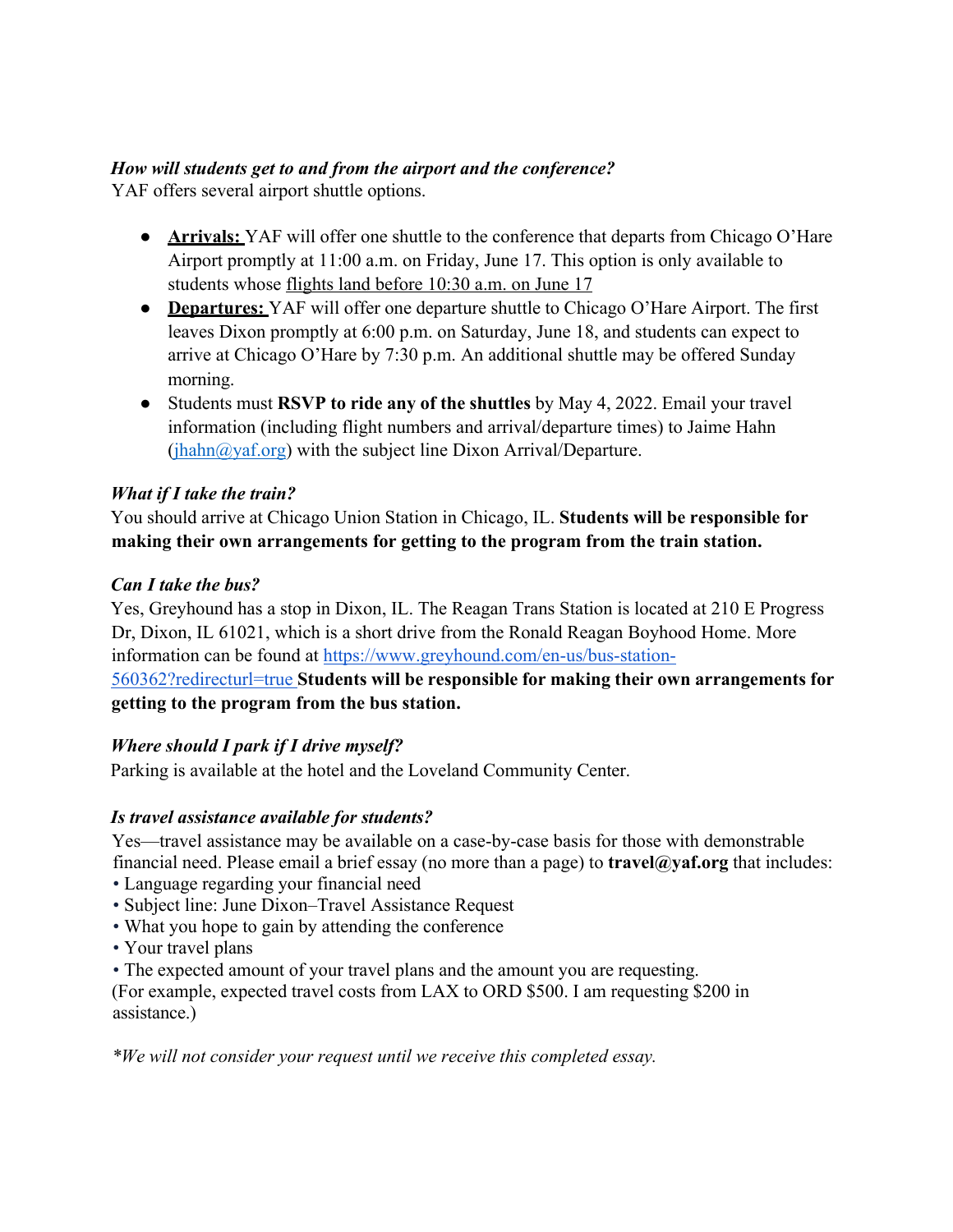Please note that travel assistance is not guaranteed and is allocated on a case-by-case basis. Incomplete essays will not be considered. Travel assistance essays are due no later than May 4, 2022 but are issued first come first served.

#### *How much is tuition? What is included in this fee?*

Tuition for this program is \$30 and includes one night in the hotel, conference tuition, materials, and meals from Friday dinner through Saturday lunch.

#### *Is tuition assistance available?*

Tuition assistance may be available on a case-by-case basis for those with demonstrable financial need. If you have financial need, please email a brief essay (no more than a page) to Jaime Hahn at jhahn@yaf.org with some language regarding your financial need. **We cannot consider your request until we receive this essay.**

## *Can I sponsor a student to attend this program?*

Yes! While we keep tuition costs for students very low, the total cost of attendance is more significant. Your generous tax-deductible gift of \$*1,500* will allow Young America's Foundation to host a student at this program who could not otherwise attend. You can designate a specific student you know to attend or sponsor a student who is receiving free tuition as a result of financial need. For more information about this sponsorship opportunity, please contact Young America's Foundation Development Officer Ilinca Scalco at iscalco@yaf.org or call 800-872-1776. Please notify us separately if your gift is intended for a specific student.

## *What are the activities during the conference?*

The event kicks off with a dinner banquet on Friday night. Saturday will feature more speakers and a tour of the Ronald Reagan Boyhood Home. A full agenda will be sent to students prior to the program.

#### *Will students have free time during the conference?*

No, because the event is only two days long. Young America's Foundation only covers your lodging on Friday night, and we are unable to accommodate or supervise you at any other time.

## *What is the dress for this conference?*

The dress code for the Friday night dinner banquet is professional attire. Students should wear business casual attire for Saturday's sessions (no jeans or t-shirts).

## *How many students are expected to attend the conference?*

75 students–primarily from the Midwest–are expected to attend.

## *When/where can I see conference photos?*

Pictures from the photo lines and conference events will be posted on the Young America's Foundation Facebook page following the event. Photos may take several weeks; please be patient.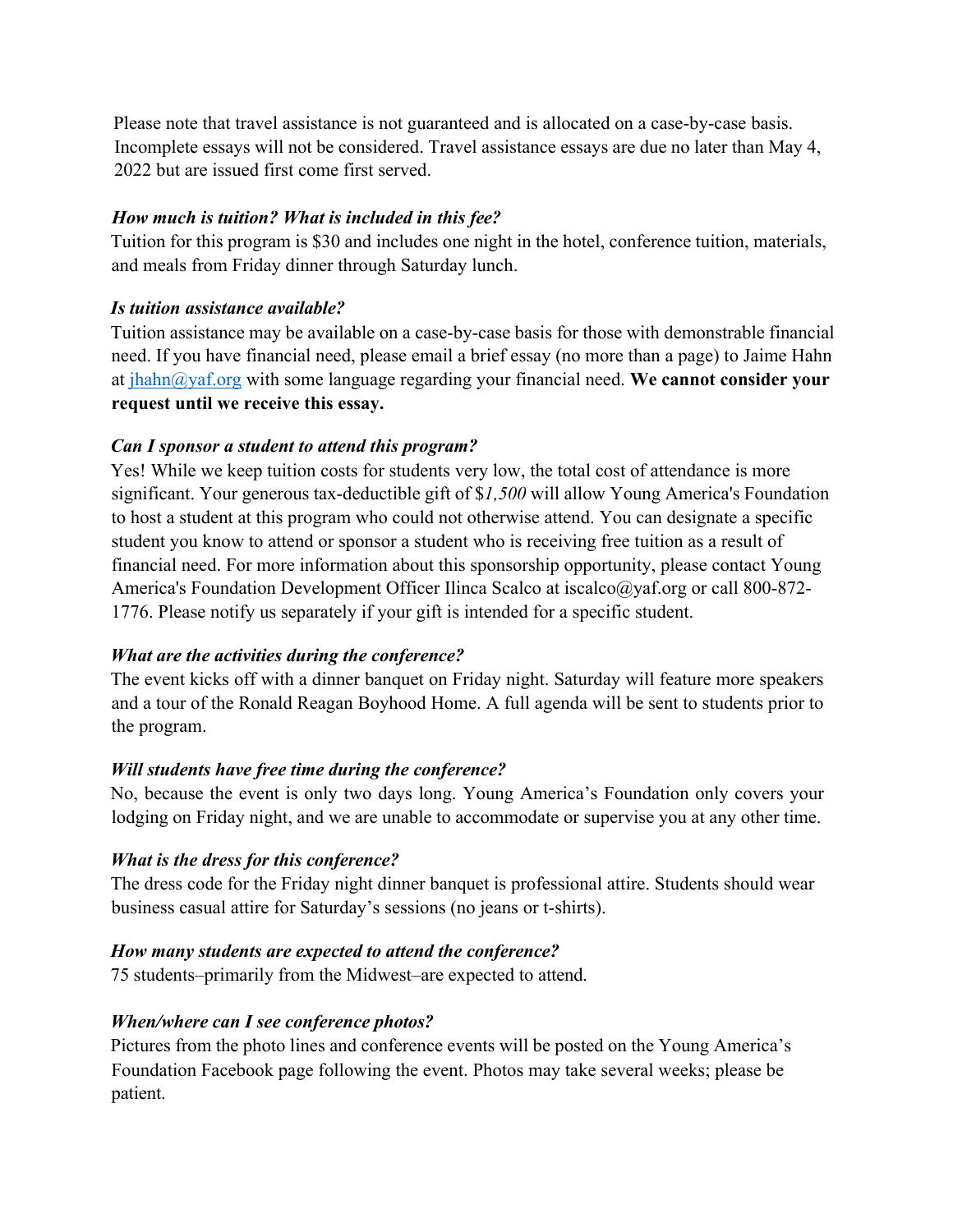#### *Can I bring items for speakers to sign?*

Yes, you are welcome to bring items to be autographed, however, we cannot guarantee the speakers will be able to sign them. Please do not ask speakers for autographs or photos during the Q&A portions of their lectures. We will do our best to help you with these requests, but our speakers have very busy schedules and may not have time allotted for photos and signings.

#### *What if I have other questions about the program?*

Please feel free to call Jaime Hahn at 800-872-1776 or email her at  $i$ hahn@yaf.org if you have any specific questions that are not answered in this document.

#### *What are the terms and conditions of the conference?*

I am registering for myself, or on behalf of my minor child or ward (hereafter "child"), to attend a Young America's Foundation's (YAF) private event. I understand and agree that, as an express condition of participation and/or attendance in YAF's event, I intend to be legally bound and will abide by the following terms & conditions.

- A. Terms of Registration. All attendees must register themselves or their child and any guests they may be registering for using the real and true name for all parties and may be asked to present valid identification to verify the identity of the registrant and their guests. I understand and acknowledge that any actions intended to disrupt or undermine this YAF event will result in my or my child's immediate ejection from the event. Disruptive activity includes, without limitation and in YAF's sole determination, posting or sending inappropriate words, statements, or images, through social media or by and between event attendees. YAF reserves the right to pursue all appropriate civil & criminal remedies against disruptive attendees. Attendees removed for disruptive activity forfeit any registration fees and will be required to reimburse YAF at applicable actual costs of their attendance within ten (10) business days.
- B. Acceptance & Attendance.
	- a. I understand that this event may have a limited amount of space and that my application may be subject to confirmation. I understand that all applications submitted prior to May 4, 2022 will receive a response on May 31, 2022 regarding acceptance. Applicants that apply after May 4, 2022 will receive notice within two (2) weeks of their application submission. I understand that in the event I have not been accepted I will be refunded via my original payment method.
	- b. Participation in this YAF event is made possible through the generous financial support of YAF's supporters nationwide. As such, I or my child agree to attend all sessions of the **College Conference at the Reagan Boyhood Home**. I understand that if I or my child fail to attend the entirety of YAF's event without good cause, I agree to refund YAF the actual cost of attendance for the event, including hotel, food, transportation, and other costs incurred.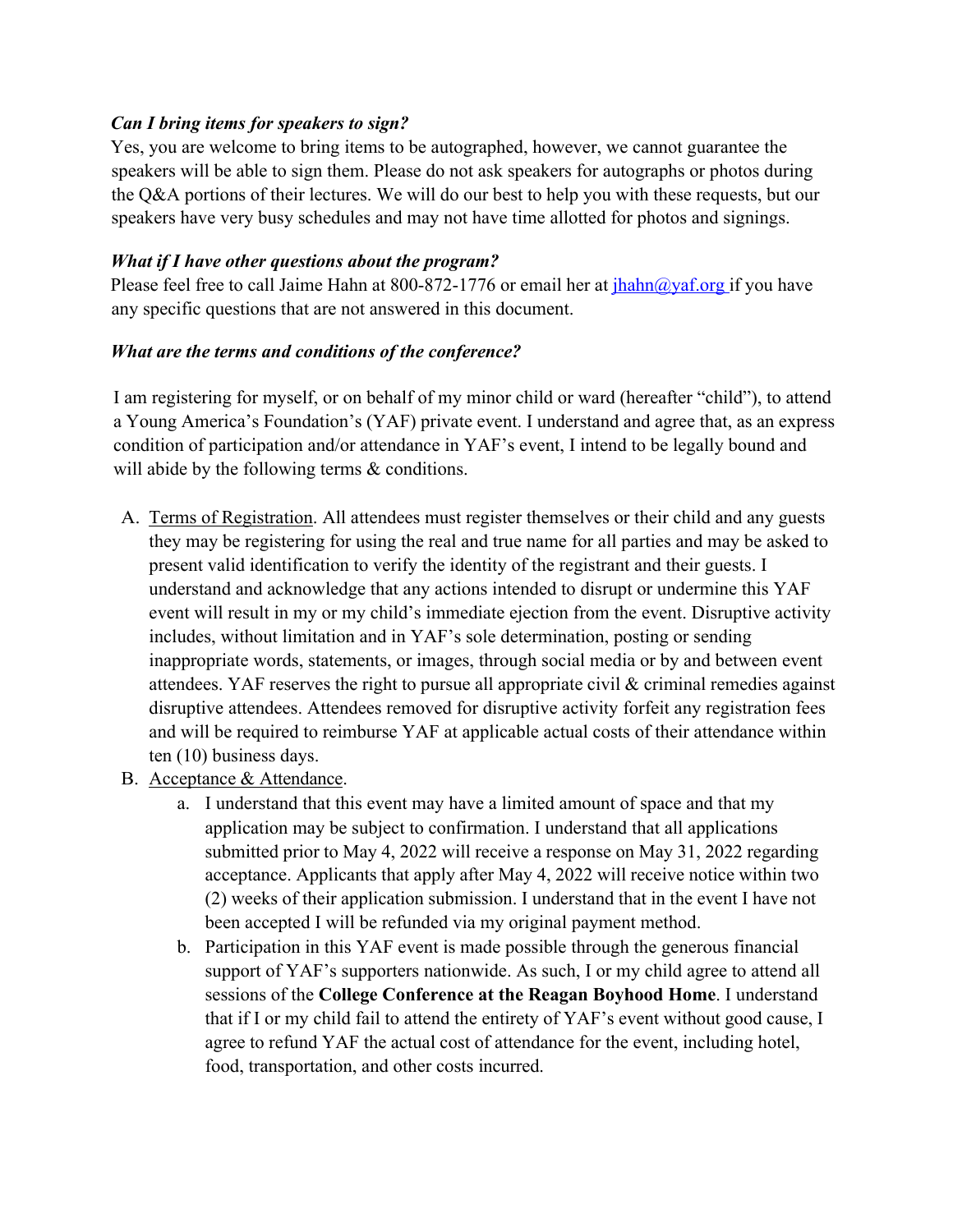- c. Acceptance and participation in this YAF event include reviewing and understanding the terms and conditions of YAF's Responsibility Pledge, the terms of which are incorporated by reference. I understand that violation of the Responsibility Pledge may result in my removal or the removal of my child from the event, forfeiture of registration fees, and applicable reimbursement due to YAF.
- C. Cancellation. Except in case of emergency, if accepted to attend YAF's event, I must notify YAF by May 4, 2022 of my or my child's inability to attend or I may be charged \$1500 since it is too late to give my reserved space to another participant. I understand that the conference fee is not refundable if I cancel my participation after May 4, 2022
- D. Policy Focused Event. YAF's event is intended solely for the promotion of conservative ideas, in accordance with YAF's tax exempt mission. No political activity, as defined by the Internal Revenue Service, is permitted at YAF's event. No candidate stickers, pins, t-shirts, or other materials may be worn, displayed, or otherwise visible by members of the audience. I understand that attendees will not promote any other groups or organizations without express written permission from YAF.
- E. Roommates & Lodging. If applicable, I understand that I or my child may be assigned roommates for the conference. A preferred roommate of the same sex may be requested, but YAF is not obligated to honor that request. I agree to notify YAF staff immediately if a problem with a roommate arises during the event. I or my child further agree to abide by all applicable hotel rules, as well as any rules or instructions from YAF staff as deemed necessary, in YAF's sole determination, during any overnight event stay.
- F. Consideration. In consideration for participation in this event or program, the receipt and sufficiency of which consideration is acknowledged, I agree to release and forever discharge YAF, its officers, employees, and assigns from all manner of actions, legal causes of action, claims and demands for or by reason of any damage, loss, or injury to person and property which has been or may be sustained as a result of my own or my child's participation in this event or program.
- G. Liability Release. I am fully aware that there are risks, foreseeable and unforeseeable, related to me or my child or ward attending this event or program, ranging from normal risks associated with any stay away from home, such as physical injury from a slip and fall or accident, food poisoning or allergic reactions, loss or damage to personal property, fires, disasters, terrorism or other incidents of violence, contraction of illness such as the flu, COVID-19, or legionnaire's disease, which could result in a serious medical condition requiring treatment in a hospital or could possibly lead to death. For my own benefit or on behalf of my child or ward, our heirs, successors, and assigns, I knowingly and freely assume all such risks, both known and unknown, relating to participation in this event or program and I hereby forever release, waive, relinquish, and discharge YAF, its officers, employees, and assigns from any and all claims, demands, liabilities, rights, damages, expenses, and causes of action of whatever kind or nature, and other losses of any kind, whether known or unknown, foreseen or unforeseen, and I further promise not to sue YAF for any personal injury, disability, property damage or theft, or death which may result from participation in this program. These terms and conditions shall be construed under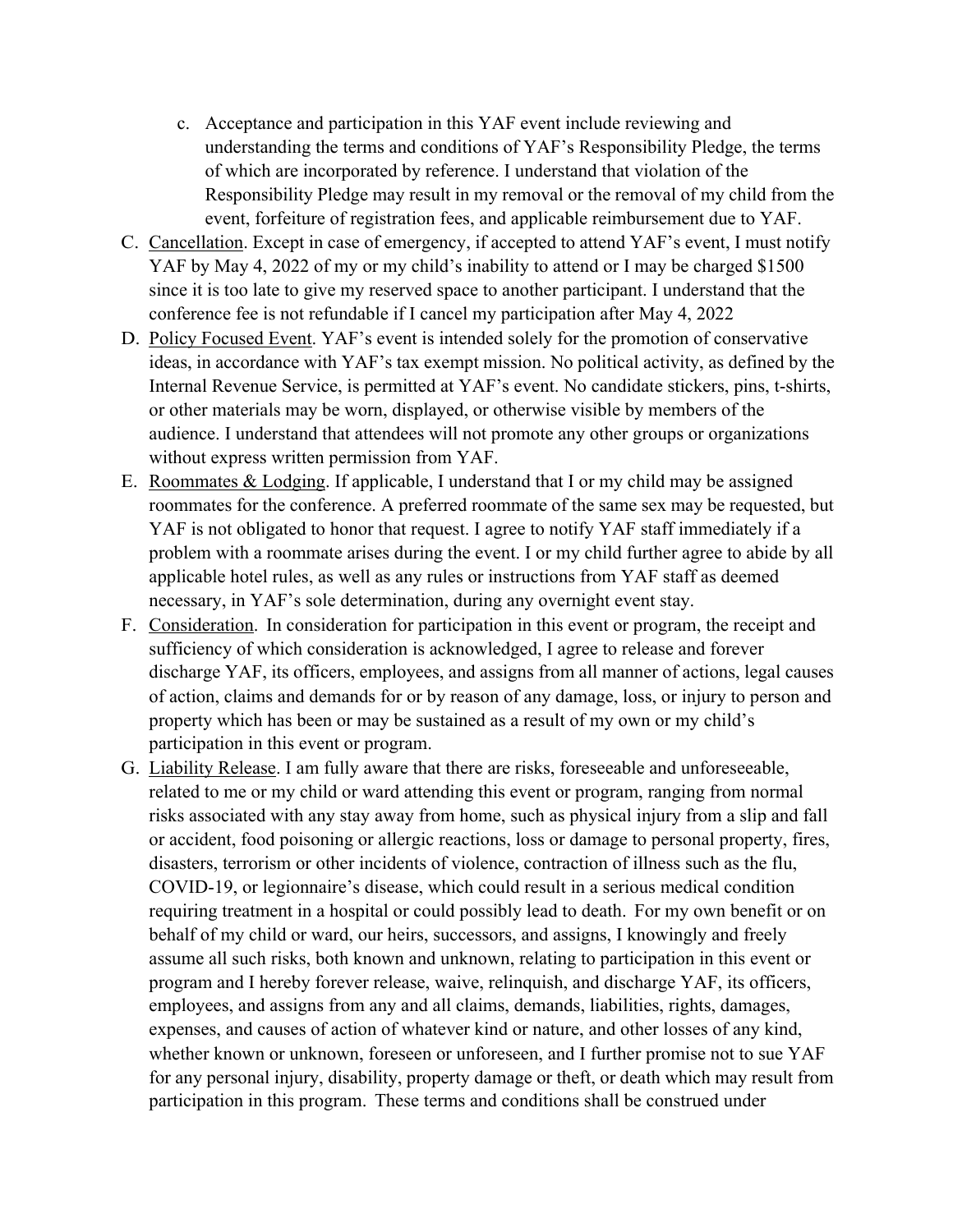Tennessee law and should be interpreted by any court of competent jurisdiction to provide a release and waiver to the maximum extent permissible.

- H. Assumption of Risk. I assume all risks and hazards incidental to participation in the above mentioned function, including transportation to and from such activities, and do hereby release and waive all claims against YAF, its directors, officers, staff, employees, volunteers, representatives, agents, and speakers whether they be foreseen or unforeseen at the time this waiver is signed. **I understand that it is my sole responsibility to avoid exposing MYSELF OR my child to foods that WE may be allergic to and to take all necessary precautions relating to potential allergies, including having any medication such as an epinephrine pen ("epipen") on my OR MY child's person at all times and notifying Young America's Foundation staff of concerns.** I understand that YAF makes no promises or guarantees that an accommodation will be made for my or my child's allergy, even after notifying YAF of said allergy. As such, I recognize that if I or my child consumes food or beverage at a YAF event, I assume the risk.
- I. Emergency Medical Treatment Consent/ Property Damage. I grant permission for emergency medical treatment to be performed upon me or my child in case of sickness or injury and have indicated any special medical needs or allergies in the space provided below. All expenses incident to hospital care shall be my responsibility. I also accept responsibility for any property damage to the program facilities that I or my child may cause.
- J. Consent and Release for Use of Likeness. YAF uses real photos, videos, and quotes from students for promotional purposes. By attending this YAF event on your own behalf or on behalf of your child, you irrevocably consent and authorize YAF and its affiliates, employees, related companies, and contractors, to record, film, photograph, broadcast, or otherwise capture during the event and related events your likeness, image, voice, or any other indicia of identity in any media whatsoever and to distribute, use, broadcast, or disseminate into perpetuity such media for any purpose whatsoever without any further approval from you or any compensation of any kind to you. The images in all media will constitute YAF's sole property, and YAF will have the right to use your likeness, image, voice, or other indicia of identity, including, but not limited to, the right to produce, publicly perform, transmit, exhibit, publicly display, print, reproduce, televise, broadcast, transfer, modify, distribute, create derivative works of, and otherwise use for any lawful purpose, in whole or in part, in any location throughout the world through any means or medium or format without limitation, any Subject Matter, all without prior inspection or further consent or approval by the undersigned of the finished product(s) or of such use, together with irrevocable, perpetual, worldwide and royalty-free rights, title and interest in and to any and all results and proceeds from any such use.
- K. Exclusive Broadcast Rights. You further agree that you will not record, reproduce, or transmit from the place of performance, in any manner or by any means whatsoever, any portion of, or the entirety of, any YAF event in the absence of the specific written permission of YAF. YAF retains the exclusive copyright to all materials that may be